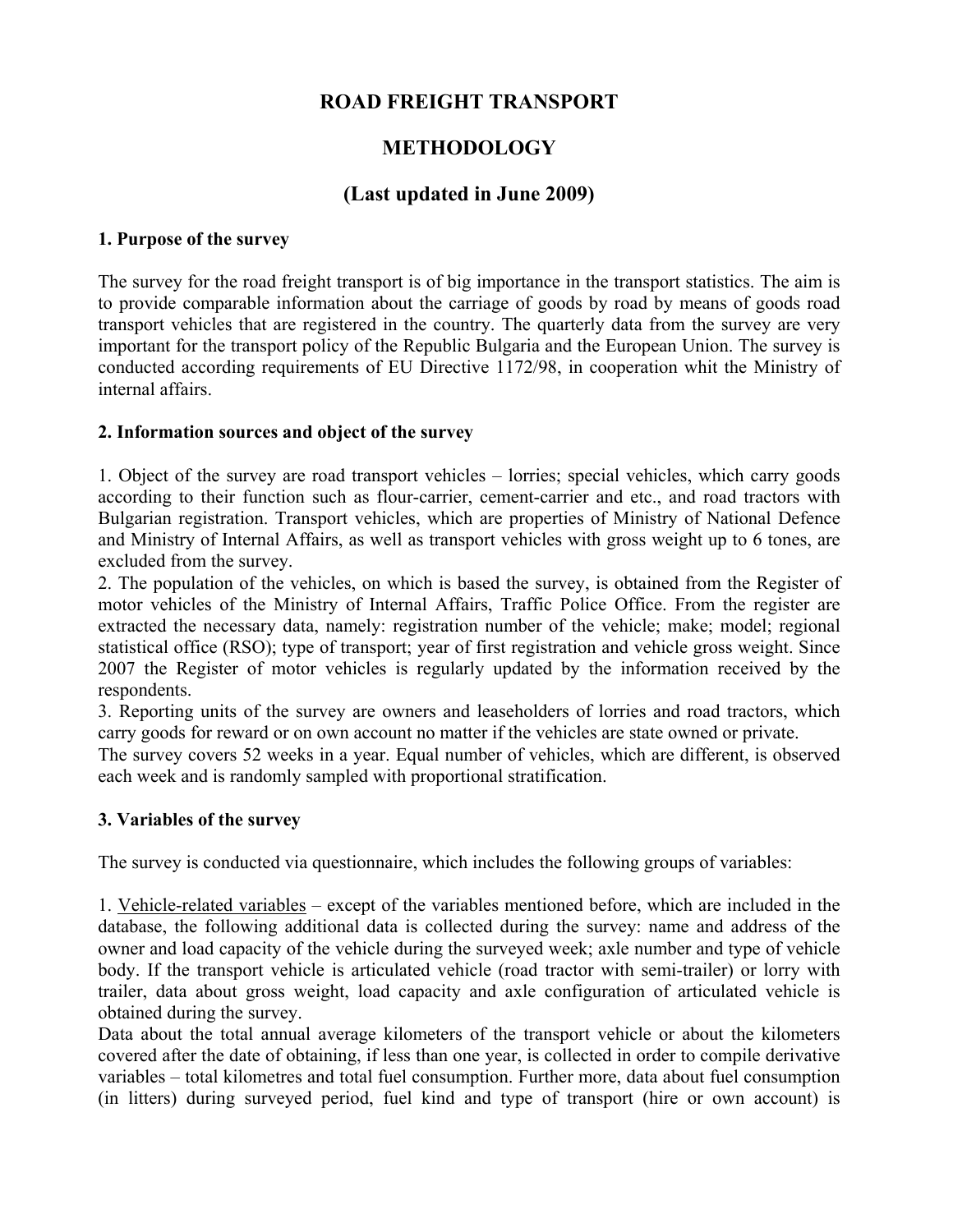provided. An information concerning changes in the sampled transport vehicles is obtained (sell, hire, scrapped, stop of movement).

2. Vehicle owner-related data – a BULSTAT code is filled in if the owner is an economic unit.

3. Journey-related data – data about number of days during surveyed week when transport vehicle has carried goods; number of non-working days due to the following six reasons: repair, lack of driver, driver is in annual leave, lack of work, holidays or other reason.

Journey-related data is filled into two separate tables according to the number of stops of the transport vehicle for loading and unloading. More detailed data is filled into about journeys consisting of 1 to 4 stops for loading/unloading, including international journeys. Data relates to separate stages of each journey in order to calculate automatically tonne-kilometers, which is the most important variable about the work of the vehicle. The following data is collected also: place of loading and place of unloading (itinerary), type of goods carried, including dangerous goods, kilometres travelled when the vehicle is loaded and is not loaded, and quantity of carried goods. Since 2007 intermodal transport is included.

4. Goods-related variables – type of goods defined by reference to the questionnaire and coded according to the National Goods Nomenclature for Transport (NGNT). It is fully harmonized with Goods Classification for Transport Statistics NST/R, which is applied by Member-states of EU.

### **4. Coverage, model and sample size**

Population, from which samples during the year are obtained, comprises of three types of transport vehicles coded as 2, 3 and 4. The numbers correspond to lorries, special vehicles and road tractors. Since 2007 the survey is conducted by disproportionate sampling – optimal allocation.

The sampling for the first quarter of each year is based on two main indicators which are in the Register of motor vehicles, namely:

First: sampling by gross weight and type of vehicles, expressed in kilograms

Group 1 – lorries and special vehicles with gross weight up to 7499 kg

Group 2 – lorries and special vehicles with gross weight over 7500 and up to 14999 kg

Group 3 – lorries and special vehicles with gross weight over 14500 and up to 16999 kg

Group 4 – lorries and special vehicles with gross weight over 17000 and up to 24999 kg

Group 5 – lorries and special vehicles with gross weight over 25000 and more

Group 6 – road tractors irrespective of the vehicles gross weight.

The size and the optimal allocation of the annual sample by the all six groups is calculated on the base of the population, samples, tonnes carried and tonkilometres performed trough the previous year using the formula:

| $n_i = [(N_i * s_i) / (\sum N_i * s_i)] * n$ |  |
|----------------------------------------------|--|
|----------------------------------------------|--|

Where:

 $\mathbf{M}_{\bullet}$  - number of units in the population  $s_i$  – standard deviation

The size of quarter samples, total and by groups is one fourth of the annual sample and it is the same for the whole year.

Second: sampling by the 28 regions of the country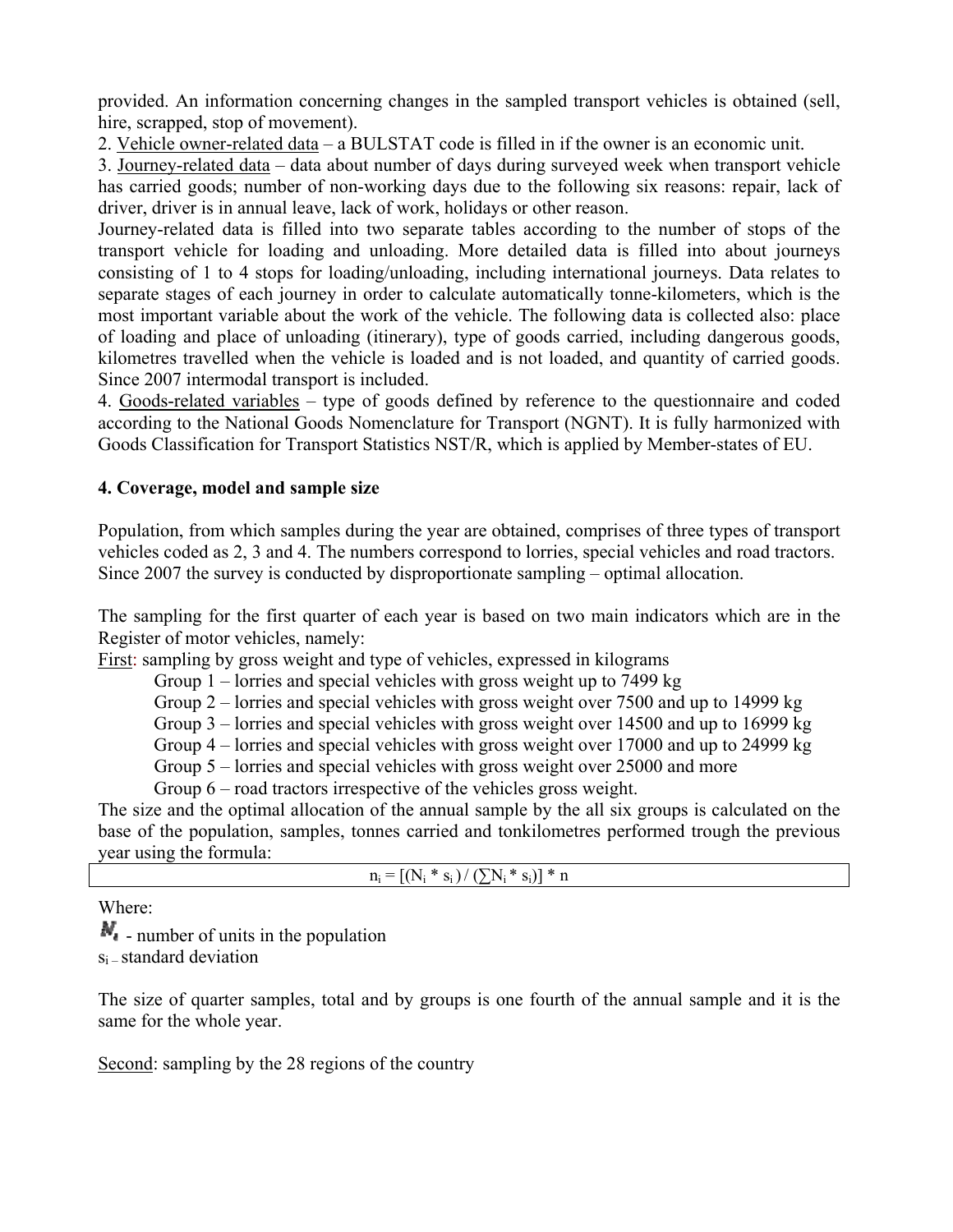Every quarter the appropriate number of vehicles is extracted from the Register for each of the six groups, proportionally distributed by the 28 regions of the country. Thus a quarter sample is obtained which consists 168 strata.

2. Equal number of vehicles is surveyed each week. It is not allowed one and the same vehicle to be surveyed twice during the year.

3. Each quarter NSI sends to the RSOs weekly samples with names and addresses of the vehicle owners, to fill in the questionnaires, as well as the schedule of the survey.

4. The sample size for the next reporting year is based on calculations about the response rate of the current year and on the quality assessment of the results by the six groups.

5. Extrapolation of the results from the sample is done by the formula:

| WF<br>$= (N_1x13)/(s_1)$<br>$+$ S <sub>1</sub><br>strata 1 |
|------------------------------------------------------------|
|------------------------------------------------------------|

 $N_1$  – number of vehicles in strata 1 of the population;

 $s_1$ ' - number of active vehicles + vehicles non-active during the survey week;

s<sup>1</sup>)<sup>-</sup> includes status 13-scrapped, 14-withdrawn from operation, 17-out of scope и 18-unusable

At the end of each reporting year the sample error is calculated. It is necessary to calculate error for each stratum separately in order to obtain the total error of the sample. The latter is presented in percentages. This is done in respect of the tonnes carried and the tonne-kilometers.

Formula for estimating  $i<sup>th</sup>$  variable error in each stratum is the following:

$$
\varepsilon v_i = \frac{c_i}{\sqrt{v_i}} * \sqrt{1 - \frac{n_i}{N_i}} * \frac{1.96}{\frac{1}{c_i}} * 100
$$

Where:

 $S_i$  – Standard deviation;

 $M_{\parallel}$  – Population (total set of units);

 $\frac{1}{2}$ – Sample size;

 $\overline{I_i}$  – Sample mean for i<sup>th</sup> variable;

1.96 – coefficient for confidence level of 95%.

Formula for estimating standard deviation by strata is the following:

$$
a_i = \sqrt{\frac{1}{n_i-1}\sum_{i=1}^{n_i}(i_i-\bar{i}_i)^2} = \sqrt{\frac{\sum i_i^2 - n_i^{-n}\bar{i}_i^2}{n_i-1}},
$$

Formula for estimating total error of the sample is the following:

$$
\omega = \frac{\sqrt{\omega s}}{N} \times \frac{1.96}{\bar{t}} \times 100
$$

Where:

ss – Sum of squares of the standard deviation;

N – Population (total set of units);

 $\overline{t}$  – Sample mean of the variable.

### **5. Used classifications and nomenclatures**

1. National Goods Nomenclature for Transport (NGNT);